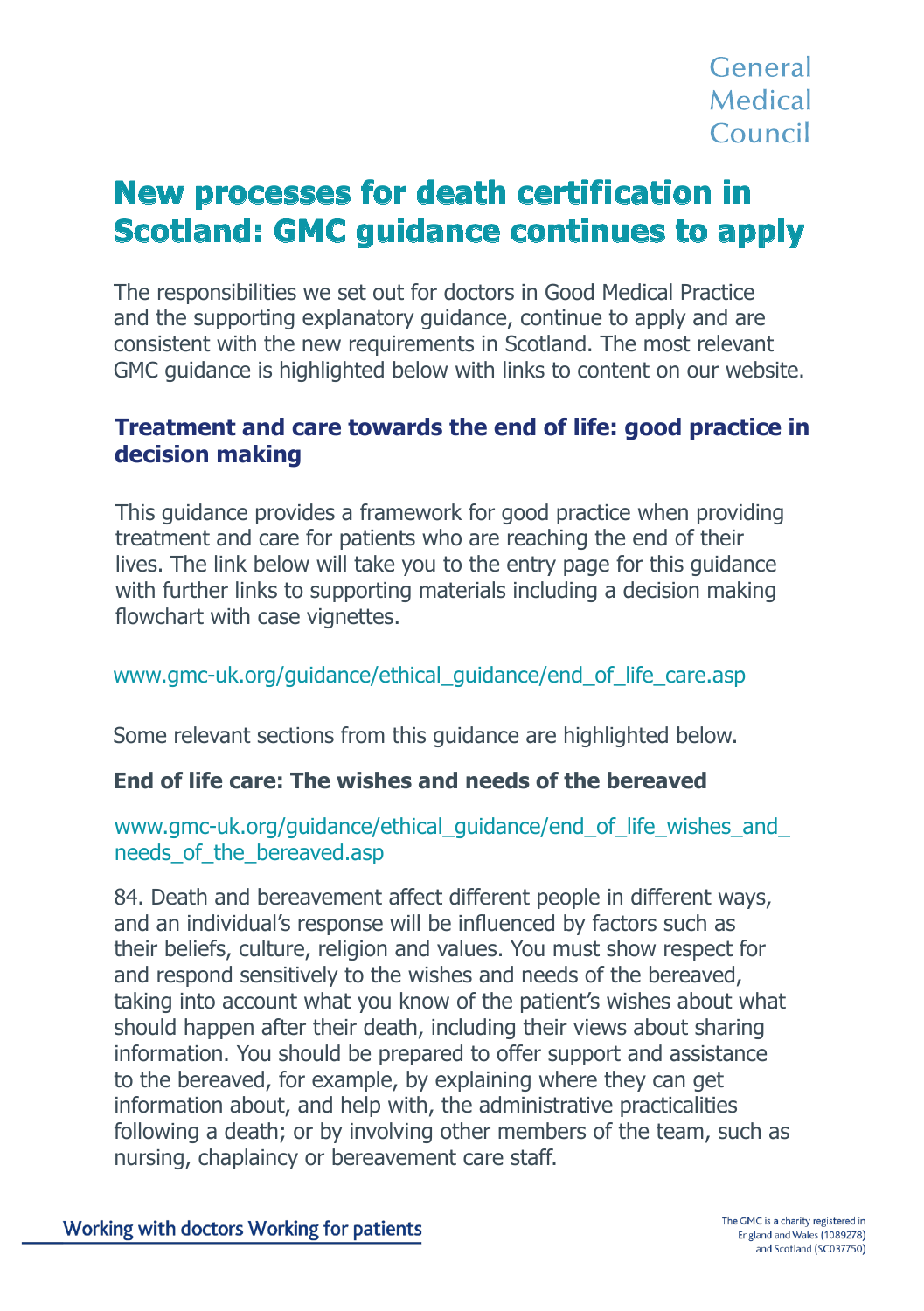### **End of life care: Certification, post-mortems and referral to a coroner or procurator fiscal**

www.gmc-uk.org/guidance/ethical\_guidance/end\_of\_life\_certification\_ post-mortems\_and\_referral.asp post-mortems\_and\_referranasp

85. You must be professional and compassionate when confirming codes of practice, governing completion of death certificates. If it is your responsibility to sign a death certificate, you should do so without unnecessary delay. If there is any information on the death without unnecessary delay. If there is any information on the death method annecessary delay. In these is any information on the death certificate that those close to the patient may not know about, may sensitively and answer their questions, taking account of the patient's **in decision making** wishes if they are known. and pronouncing death and must follow the law, and statutory not understand or may find distressing, you should explain it to them

86. You must comply with the legal requirements where you work for both the tempty will the legal requirements where you wont to reporting deaths to a coroner (England, Wales and Northern Ireland) reporting acations to a correlate (England, wales and worthern freight) or procurator fiscal (Scotland). You should be prepared to answer and post-mortems, or to suggest other sources of information and questions from those close to the patient about reporting procedures advice.

should make sure, wherever possible, that the body is handled in line with their personal religious or other beliefs. 87. You must treat the patient's body with dignity and respect. You

### **Confidentiality**  $u(x)$

After a patient's death concerns may arise about whether there are You must show respect for and respond sensitively to the wishes and needs of the continuing obligations to protect patient confidentiality. This extract from our Confidentiality guidance should be helpful.

### prepared to offer support and assistance to the bereaved, for example, by explaining **Disclosure after a patient's death**

www.gmc-uk.org/guidance/ethical\_guidance/confidentiality\_70\_72\_ disclosure after patient death.asp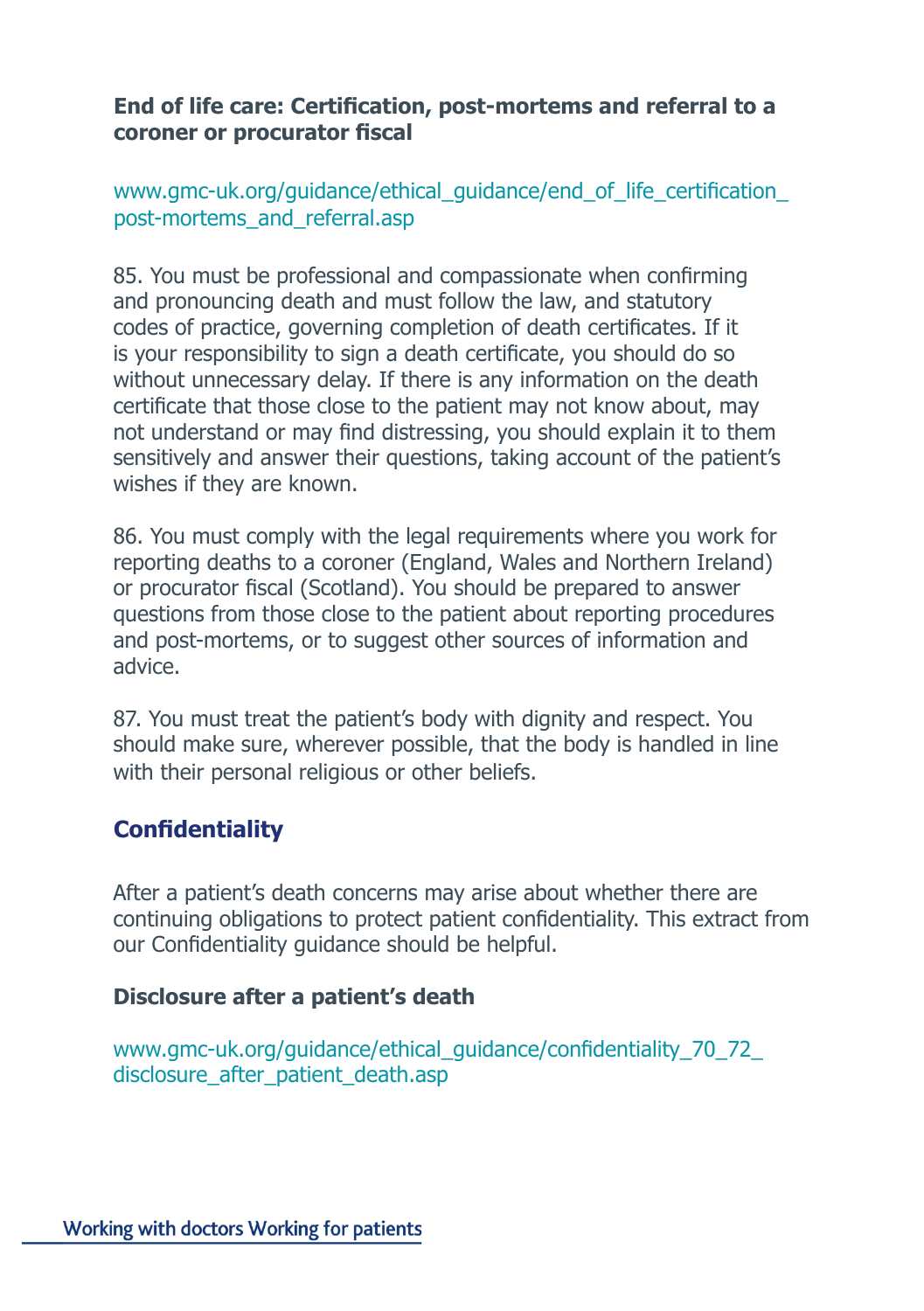70. Your duty of confidentiality continues after a patient has died. Whether and what personal information may be disclosed after a patient's death will depend on the circumstances. If the patient had asked for information to remain confidential, you should usually respect **their wishes. If you are unaware of any instructions from the patient,**  $\frac{1}{2}$ when you are considering requests for information you should take into account:  $T$  responsibilities we set out for doctors in  $G$  and the supporting and the supporting and the supporting  $T$ 

(a) whether the disclosure of information is likely to cause distress to, or be of benefit to, the patient's partner or family

(b) whether the disclosure will also disclose information about the ending of the end of the end of the end of the end of the end of the end of the end of the end of the end of the end of the end of the end of the end of t patient's family or anyone else patients ranny of any

(c) whether the information is already public knowledge or can be anonymised or coded, and **of the end of the end of the end** of the end of the end of the link below will take you

(d) the purpose of the disclosure.

71. There are circumstances in which you should disclose relevant information about a patient who has died, for example:

(a) to help a coroner, procurator fiscal or other similar officer with an inquest or fatal accident inquiry

(b) when disclosure is required by law, is authorised under section  $251$ of the NHS Act 2006, or is justified in the public interest, such as for education or research and bereavement affect different people in different people in different ways, and an individually contact the second ways, and an individual of the second ways, and an individually contact the second response will be influenced by factors such as the influenced by factors such as the intervalues.

(c) for National Confidential Inquiries or for local clinical audit bereaved, taking into account what you know of the patient's wishes about what should wish showledge the patient's wishes about what showledge the patient's wishes about what showledge the patient's wishes about what showl

(d) on death certificates, which you must complete honestly and fully provided to connected, when you must complete nonestly and range

(e) for public health surveillance, in which case the information should be anonymised or coded, unless that would defeat the purpose  $f(c)$  for public riealiti surveniance, in which case the information should